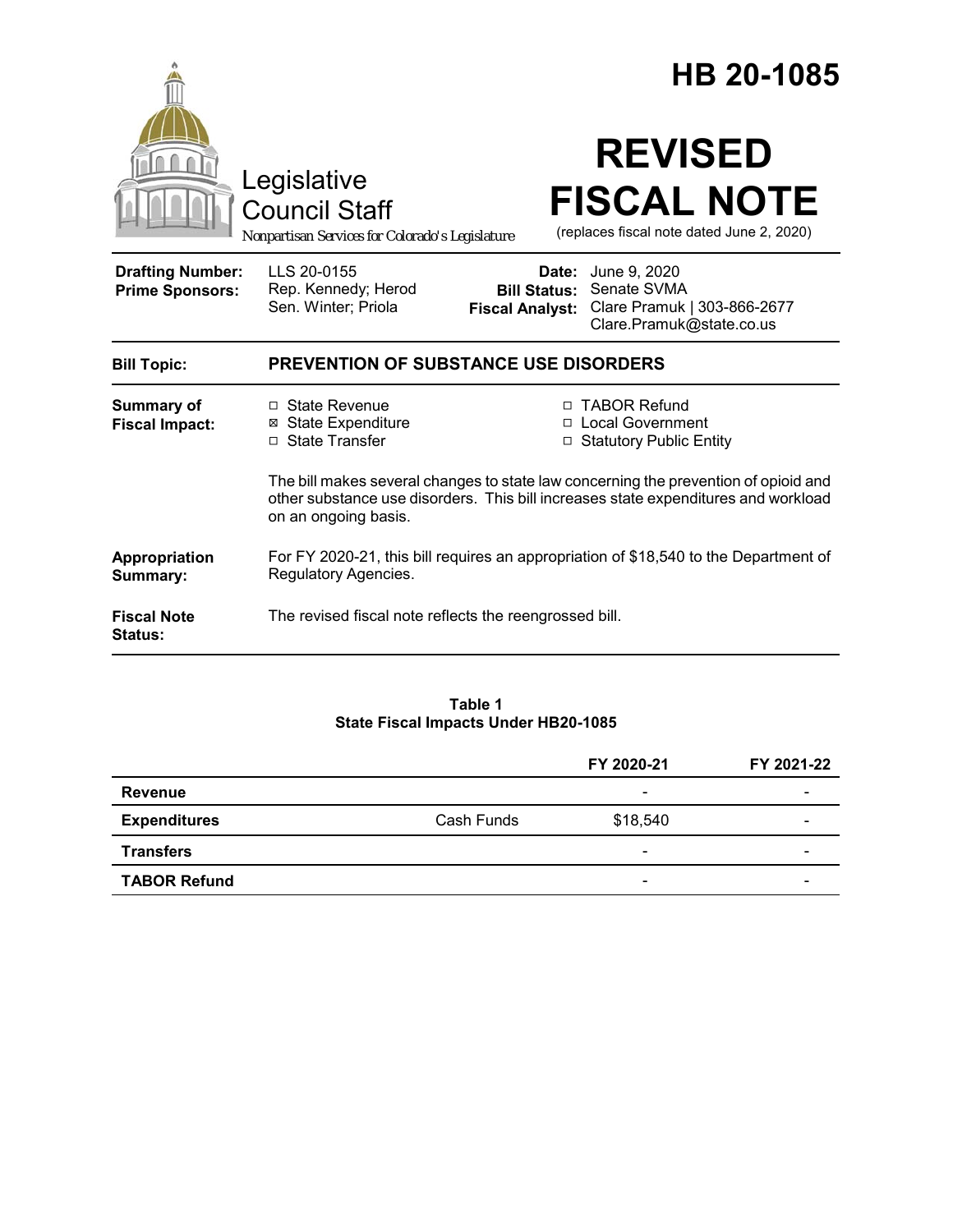June 9, 2020

## **Summary of Legislation**

The bill makes several changes to state law concerning the prevention of opioid and other substance use disorders, as described below.

**Health insurance provisions.** The bill places several restrictions and requirements on insurance carriers and health benefit plans relating to opioids and alternative treatments. These changes are discussed below.

- *Physical therapists, occupational therapists, or acupuncturist*s. The bill prevents an insurance carrier that has a contract with a physical therapist, occupational therapist, or acupuncturist from prohibiting or penalizing these individuals for providing a covered person information on the amount of their financial responsibility for such services. At the time of the covered person's initial visit for treatment, the provider must notify the person's insurance carrier that the person has started treatment. In addition, an insurance carrier cannot require a physical therapist, occupational therapist, or acupuncturist to charge or collect a co-payment that exceeds the total charges submitted. If the Commissioner of Insurance in the Division of Insurance (DOI) in the Department of Regulatory Agencies (DORA) determines that an insurance carrier has engaged in these practices, then the commissioner is required to institute a corrective action plan for the insurance carrier to follow.
- *Atypical opioid or non-opioid medication.* The bill prohibits an insurance carrier from limiting or excluding coverage for an atypical opioid or non-opioid medication that is approved by the federal Food and Drug Administration (FDA) by mandating a covered person undergo step therapy or requiring pre-authorization. The insurance carrier is required to make the atypical opioid or non-opioid medication available at the lowest cost-sharing tier under the health benefit plan applicable to a covered opioid with the same indication.
- **•** *Mandatory coverage provisions.* The bill requires each health benefit plan to provide coverage for at least six physical therapy visits, six occupational therapy visits per year, and six acupuncture visits per year, at a cost-sharing amount not to exceed the cost-sharing amount for a primary care visit for nonpreventive services.

**Prescribing limitations.** Under current law, an opioid prescriber is prevented from prescribing more than a seven-day supply of an opioid to a patient that has not had an opioid prescription in the last 12 months unless certain conditions apply. The executive director of DORA is required to, by rule, limit the supply of a benzodiazepine that a prescriber may prescribe to a patient who has not been prescribed benzodiazepine in the last 12 months by that prescriber. Benzodiazepines may be prescribed electronically. The current opioid prescribing limit is set to repeal on September 1, 2021. The bill continues the prescribing limitation indefinitely.

**Prescription drug monitoring program (PDMP).** Under current law, health care providers are required to query the PDMP before prescribing a second fill for an opioid. This requirement, which is set to repeal on September 1, 2021, is continued indefinitely by the bill. In addition, the bill requires health care providers to query the PDMP before prescribing or refilling a benzodiazepine, and authorizes the state board of pharmacy to require, through rule, a query of the PDMP for additional controlled substances. Lastly, the bill allows health information organization networks to access to the program if the State Medical Board can accomplish this with existing program funds.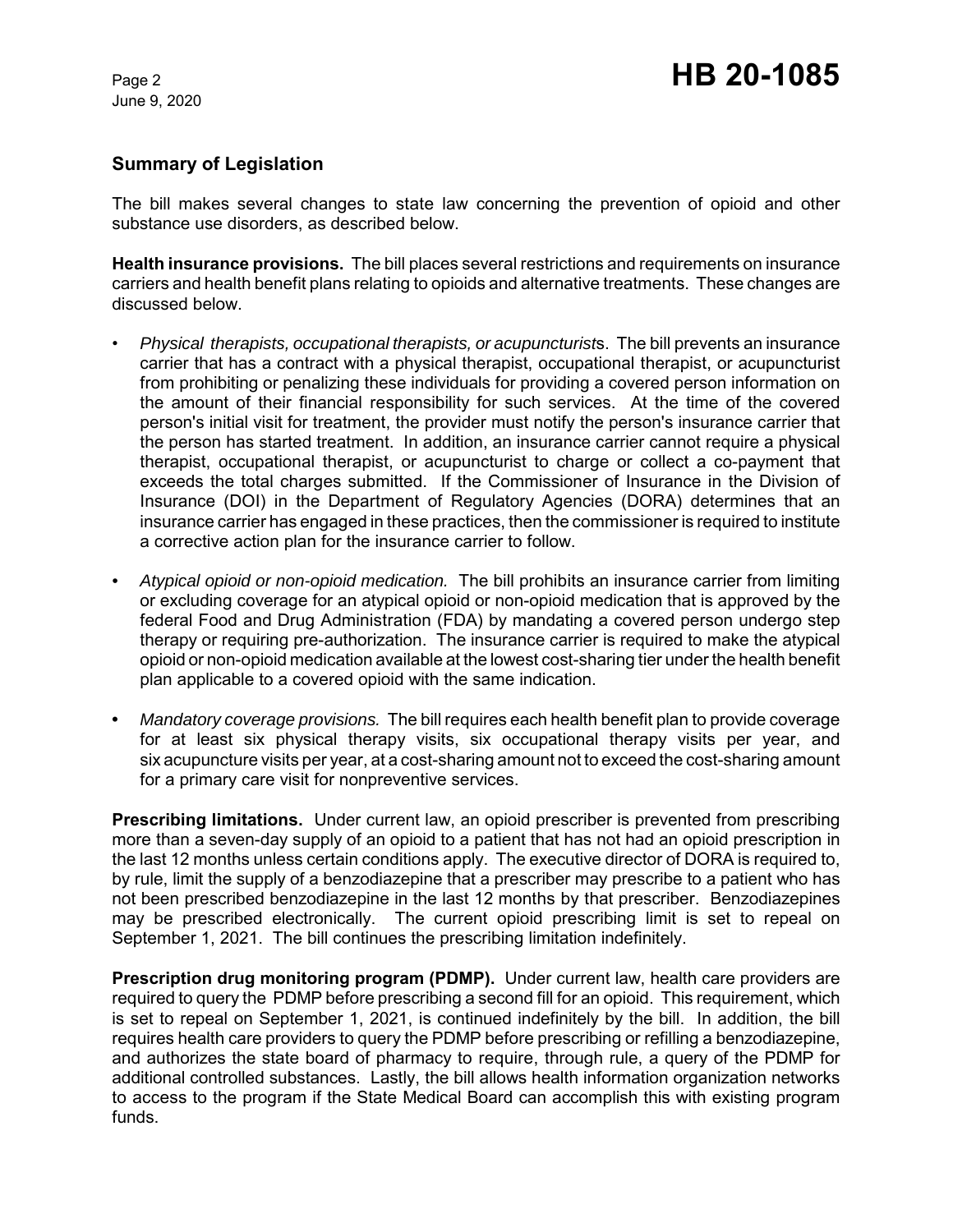June 9, 2020

**Education for providers.** The bill authorizes the Center for Research into Substance Use Disorder Prevention, Treatment, and Recovery Support Strategies (center) at the University of Colorado to include in its educational activities the best practices for prescribing benzodiazepines and the potential harm of inappropriately limiting prescriptions to chronic pain patients. The bill adds an emphasis for these educational activities to be directed to physicians, physician assistants, nurses, and dentists serving underserved populations and communities. In addition, the bill directs the executive director of DORA to consult with the center and the State Medical Board to promulgate rules establishing competency-based continuing education requirements for physicians and physicians assistants concerning prescribing practices for opioids.

## **State Expenditures**

This bill will increase state expenditures by \$18,540 in FY 2020-21 only from the Division of Professions and Occupations Cash Fund. These costs are shown in Table 2 and discussed below.

|                                          | FY 2020-21 | FY 2021-22 |
|------------------------------------------|------------|------------|
| <b>Department of Regulatory Agencies</b> |            |            |
| Medical Board Rule Making                | \$2,550    | -          |
| <b>Legal Services</b>                    | \$15,990   | -          |
| Total                                    | \$18,540   | \$0        |

**Table 2 Expenditures Under HB 20-1085**

**Department of Regulatory Agencies.** DORA will require approximately 150 hours of legal services in FY 2020-21, provided by the Department of Law, to promulgate rules establishing competency-based continuing education requirements for physicians and physicians assistants concerning prescribing practices for opioids. In addition, the Colorado Medical Board will have one-time costs of \$2,550 for board expenses for rulemaking.

The bill includes permissive language for the Colorado Medical Board to provide a means of sharing prescription information with health information organization networks within existing funds available for operation of the PDMP. This is expected to require \$750,000 in development costs and \$418,000 in ongoing costs, if the board were to pursue such a policy.

# **Effective Date**

The bill takes effect 90 days following adjournment of the General Assembly sine die, assuming no referendum petition is filed. Provisions related to health benefit plans apply to plans issued or renewed on or after January 1, 2022.

### **State Appropriations**

For FY 2020-21, this bill requires and includes an appropriation of \$18,540 to the Department of Regulatory Agencies from the Division of Professions and Occupations Cash Fund. Of this, \$15,990 is reappropriated to the Department of Law.